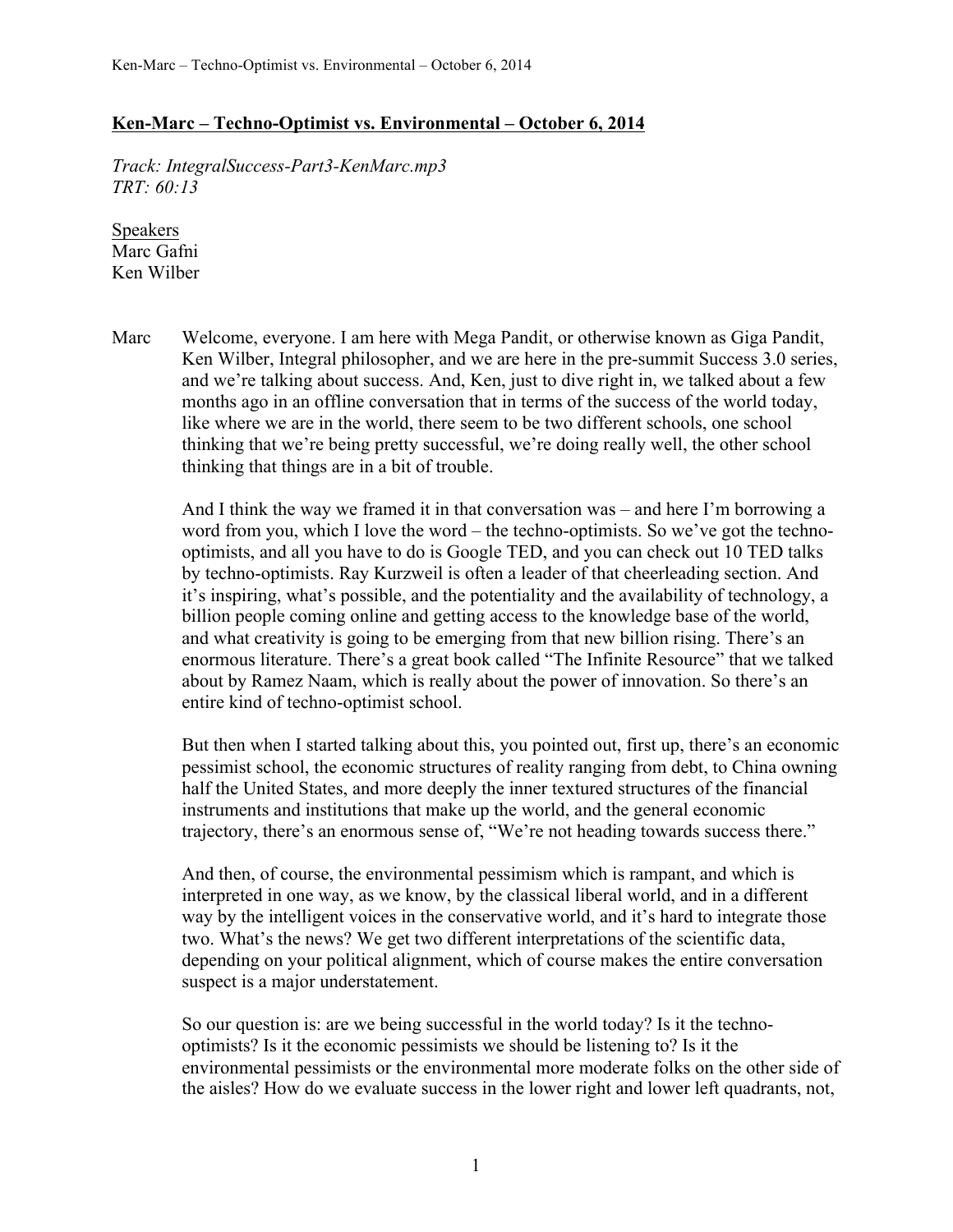as we've talked about up till now, in the upper quadrants, but just as a society, as a culture? So take us in, Mega Pandit.

Ken Well, yes, what we're dealing with here, of course, are just in some ways fundamentally different dimensions of human reality, and different aspects of it, and each of them has their own domain, and each of them has particular in a sense exemplars or what Kuhn called paradigms, particular practices that they take to be especially meaningful or generating reality or indicating reality, and each of them has different value sets, and each of them recognizes different types of phenomena as constituting truth, and so on.

So when you're looking at technology, you're looking at artifacts that are exchanged between human beings, and these artifacts are always based on leading edge knowledge, because what happens in the knowledge quest is that it essentially only goes forward. Now, of course it's true that when we get to the human dimensions themselves that there are certain political atmospheres that can oppress knowledge or not distribute it fairly or try to censor it and so on, but knowledge itself only – particularly on the technological side of the street, the scientific, analytic, empirical side of the street – technology knowledge only goes forward. There's never been a culture that started at industrial, and then went to agrarian, and then went to horticultural, and then went to foraging, and ended up with the bow and arrow.

- Marc Although there were some good liberal social scientists who suggested that would solve the problem.
- Ken A lot of eco-romantics that would love that solution
- Marc But it never happens.
- Ken No, it doesn't happen. It doesn't go that way.
- Marc It doesn't happen.
- Ken And so there is so-called time's arrow, which is always headed in the direction of greater complexity and greater unity, and if you acknowledge all dimensions it also indicates greater consciousness and greater unity and so on, but it doesn't mean that there can't be large stretches like the Great Depression where something that otherwise generally moves forward and upward, like the stock market, can hit places where it really gets wiped out and goes down for long stretches, and other times it can just go flat and so on, even though generally it always goes up.

But the technology knowledge is always advancing, because it's always coming from the leading edge. There's simply no reason that somebody would take knowledge that had been known for 30 or 40 years, and try to make that a leading edge technology. Nobody's going to come in and take computers in the state they were 20 years ago, and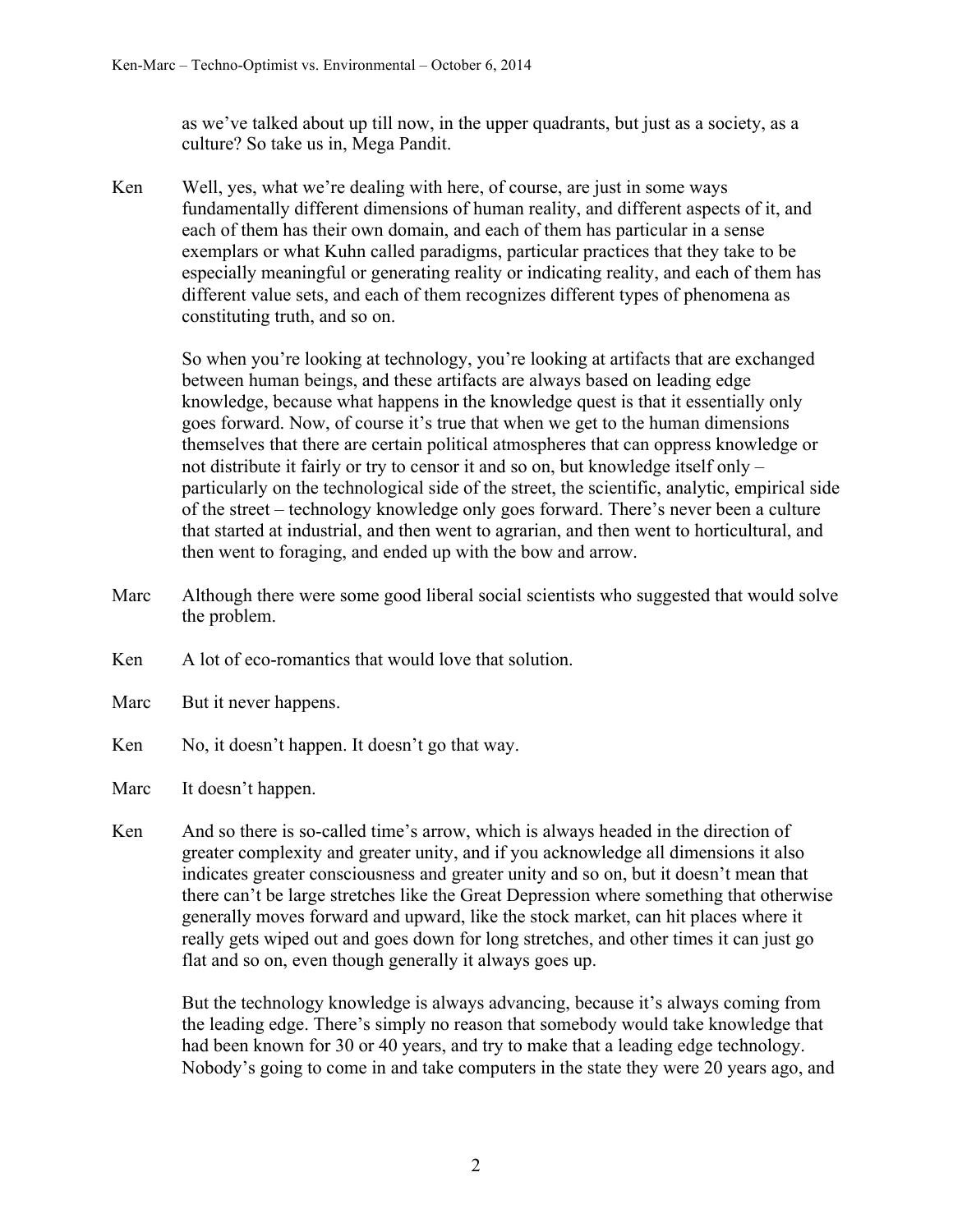try to sell those to anybody. Forty years ago they were the size of trailers. So it's not going to happen.

So if you only look at technology, you're always an optimist, because it's always going forward, and you're always creating something that's more amazing and more astonishing. All you have to do is look at the history of inventions of the human race. It's an astonishing climb. Everything just gets more and more amazing, and more and more better, and more and more wow, and if you just look at nothing but that at any time in history, including the present, all you're going to see is an optimistic curve. There's no other curve there. So it's not even a matter of interpretation. There's not even opposing schools on this. It's just always building on what went before. So it's always increasing, it's always improving, it's always getting better and better, and more and more astonishing, and so on.

And we are indeed coming to a point – and this particularly is applying to the lower right quadrant, of course – but we are particularly coming to a point where, as Kurzweil and others would put it, we're approaching a singularity, which is simply where the rate of advancement starts to, at least on all the curves that we draw, it gets asymptotic to infinity. In other words, if you look at something like so-called Moore's Law, which was at one point he had said that the amount of information storage capacity in things like transistors, at one point he said it doubled every year, and at another point he said it was two years. It's usually reported as 18 months, although he never said that, but that's what it's usually taken as.

But what happens is the doubling power increases every 18 months, so it just keeps going up, going up, going up, going up, and pretty soon it's going up so fast that it's just thousands and thousands of times better than it was previously, and at some point it starts to hit an infinite improvement. So that they just call the singularity. And what happens in an actual singularity in the world of physics is that the laws of physics themselves are often just suspended. You just get in a very weird place, like a black hole, for example, and all sorts of weird things start going on. So they're just using that analogy when they call this technological hit at infinity a singularity. They're just using the analogy of physical anomalies that are…

- Marc Right. And essentially what they're saying is it's unimaginable. You can't extrapolate out. The world that we live in, and that we know, and that we're familiar with – the familiar – would become completely unfamiliar, and they interpret that unfamiliarity positively. They assume that this exponential increase, which you say and describe beautifully as being inevitable because each advance is building on the one before it, their ironclad assumption is that the result of this is positive and beneficent for the planet, for humankind, and for all of life as we know it. And that's, in a certain sense, Ken – let me pass it back to you – that's kind of the implicit faith assumption. The faith assumption is that it's all going to be good.
- Ken Yeah. And of course the other assumption they're making is that the only dimension of human reality that counts is the techno-economic dimension.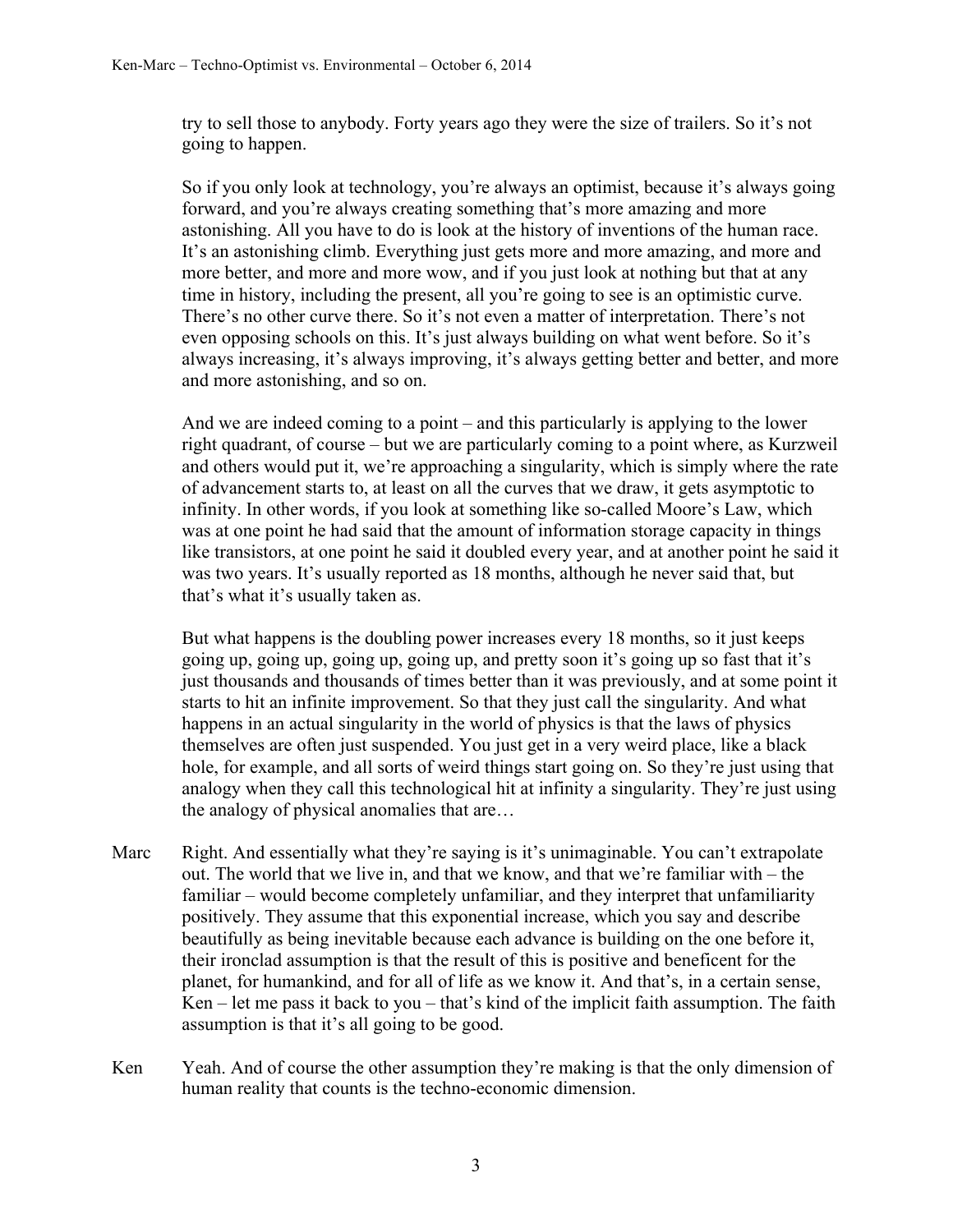## Marc The exterior.

Ken Yeah. And that's about the stupidest assumption that any system could be based on. So that brings us to some of these other dimensions, and if we just put them together right now as just the human dimensions, the problem about human dimensions and the growth in human dimensions is that human dimensions do indeed grow, but the problem with that is everybody's born at square one. So 500,000 years ago humans were making the transition from great apes towards a recognizably human species, and this whole transition period is generally referred to, Gebser referred to it as archaic, and that was indeed the period that humans actually went through from 500,000 to around 200,000 years ago. And their needs were essentially physiological, and nothing really higher involved. They're still essentially great apes.

And then after the first uniquely human beings emerge then they start using uniquely human types of images and symbols, and have uniquely human cognitions and so on, and at first they have a form that [inaudible 12:21] primary process, and that generally we think of it today as word magic or a magical worldview, and that's what Gebser called it, the magical worldview. So that, because it's just starting to differentiate itself from the environment, it doesn't clearly distinguish between subject and object, and so the image of a thing is often confused with the thing itself. So if you just make an image of a thing, like if I make a doll of a person, and then stick a pin in the doll, it'll hurt the actual person.

- Marc Voodoo.
- Ken If I do a rain dance, it will force nature to rain. The ghost dance was supposed to force white men's bullets to bounce off of the natives.
- Marc It didn't quite work.
- Ken It didn't work. They did that right before Wounded Knee, and disastrously it didn't work. So at some point humans learned that magic didn't work, and they replaced the belief that they themselves could do magic with a belief that supernatural beings could do magic, and that moved into the mythic era. Now, in all these cases there's a movement forward, and you can see it, and each stage builds upon the previous one, each stage transcends and includes, and so on. So that would mean that humans were going just like technology. They're getting better and better and better and better.

The problem is each of those stages remains as a stage in individual development as well. So everybody born today is born in the archaic stage, same stage as 500,000 years ago, same needs, same physiology, same drives, and then that tends to dominate for the first year or so, and then for the next two or three years humans are in a magical stage, the same cognition that we had 200,000 years ago, 100,000 years ago when humans were actually going through the magic stage. And then humans move through a mythic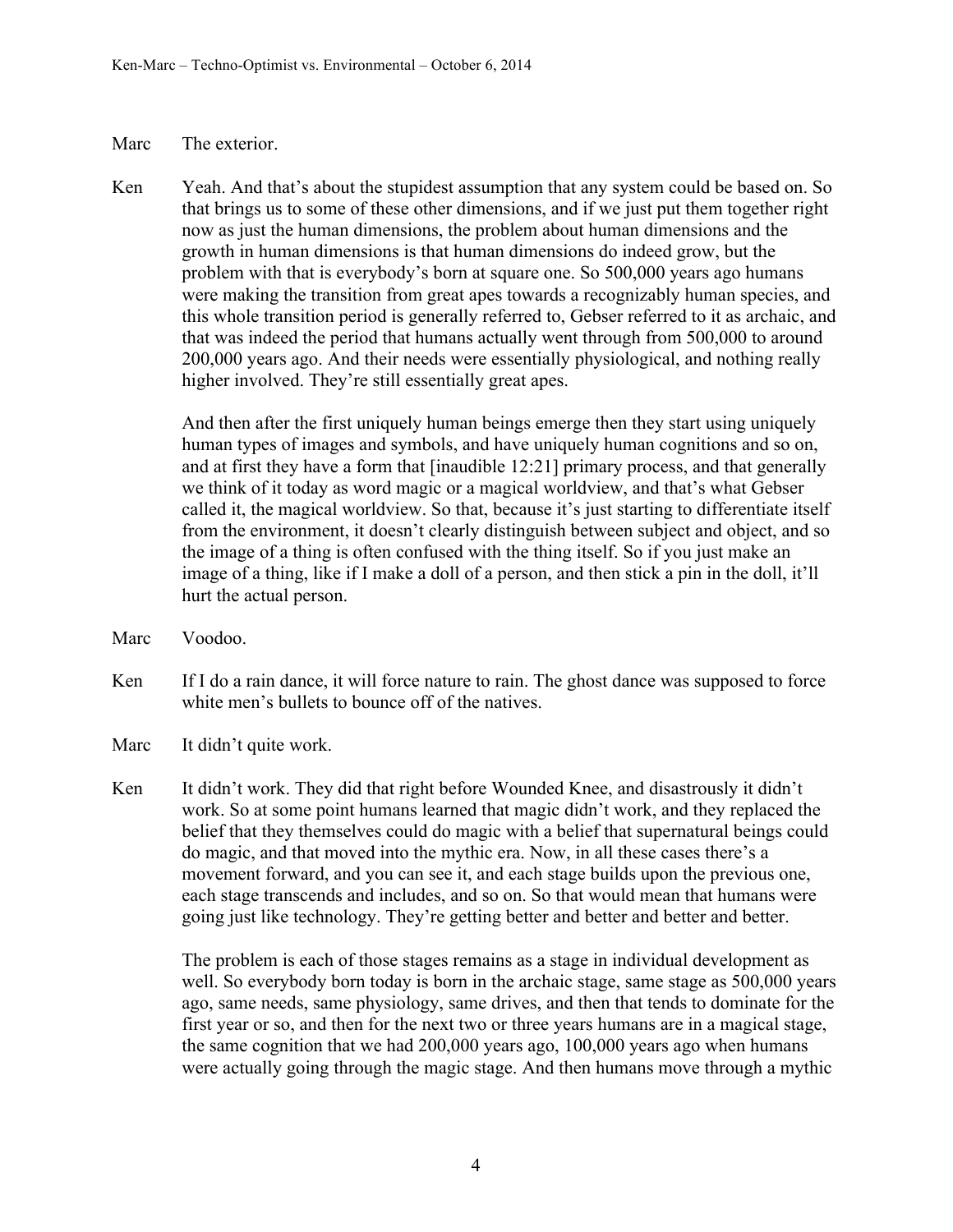stage, and then through a rational stage, and the problem is humans can stop growing at any one of those stages.

- Marc Arrested development for humans, and then for whole societies.
- Ken Exactly, and certainly whole subsections in societies, and criminal gangs, and street gangs, and Mafioso types and La Cosa Nostra, all of that, and then including of course even entire nations today in some cases have leaders that are power, magic, mythic, red altitude, monsters basically, whether it's Saddam Hussein or any of the fascist military warlords that had so many struggling to develop nations.

So humans, even though their leading edge is getting better and better and better, the leading edge of human development right now is in something called second tier or integral or holistic stages, and those are astonishing, those are the first stages in all of history that actually think that all the previous stages are important, where all the previous stages themselves think that their truths are the only truths in the world, and everybody else is idiotic. And so with one of those stages always governing human history, humans had one year of peace for every 13 years of war, because those stages don't get along.

Well, now the leading edge is the point where about five percent of the population is actually at these holistic or integral or second tier levels. That's never happened before. So that's going forward. The problem is the mass of humanity isn't. So about 70 percent of the world's population is still at ethnocentric or mythic or fundamentalist or Nazi or lower levels of development, about 70 percent. If you're just looking at overall development moving from egocentric where I identify with myself, to ethnocentric where I identify with a group, to worldcentric where I identify with all groups or all humans, regardless of race, color, sex or creed, to cosmocentric where I identify with all sentient beings, indeed all reality, so if you look at that, that's an expansion of identity.

The leading edge is always getting bigger and bigger and bigger and bigger, just like the leading edge of technological knowledge is, but the problem, again, with humans is that it all remains part of a stage progression that we have to go through, whereas our technology does not. It's always just from the leading edge. If humans were built like technology, we'd all be at integral right now, and there would be no such thing as war, terrorism would be unheard of, but we're clearly nowhere near that, and with 70 percent of the population at ethnocentric it means fundamentalist or fascist or some sort of totalitarian control, or some sort of fundamentalist mythic jihad belief, and we are continuing to put out humans that were for various reasons not getting much past those ethnocentric levels.

So if you look at any hotspot in the world today, whether it's the Middle East, whether it's Israel and Palestine, whether it's the Arab countries, whether it's India and Pakistan, it's an ethnocentric battle, and it's being fought to the death.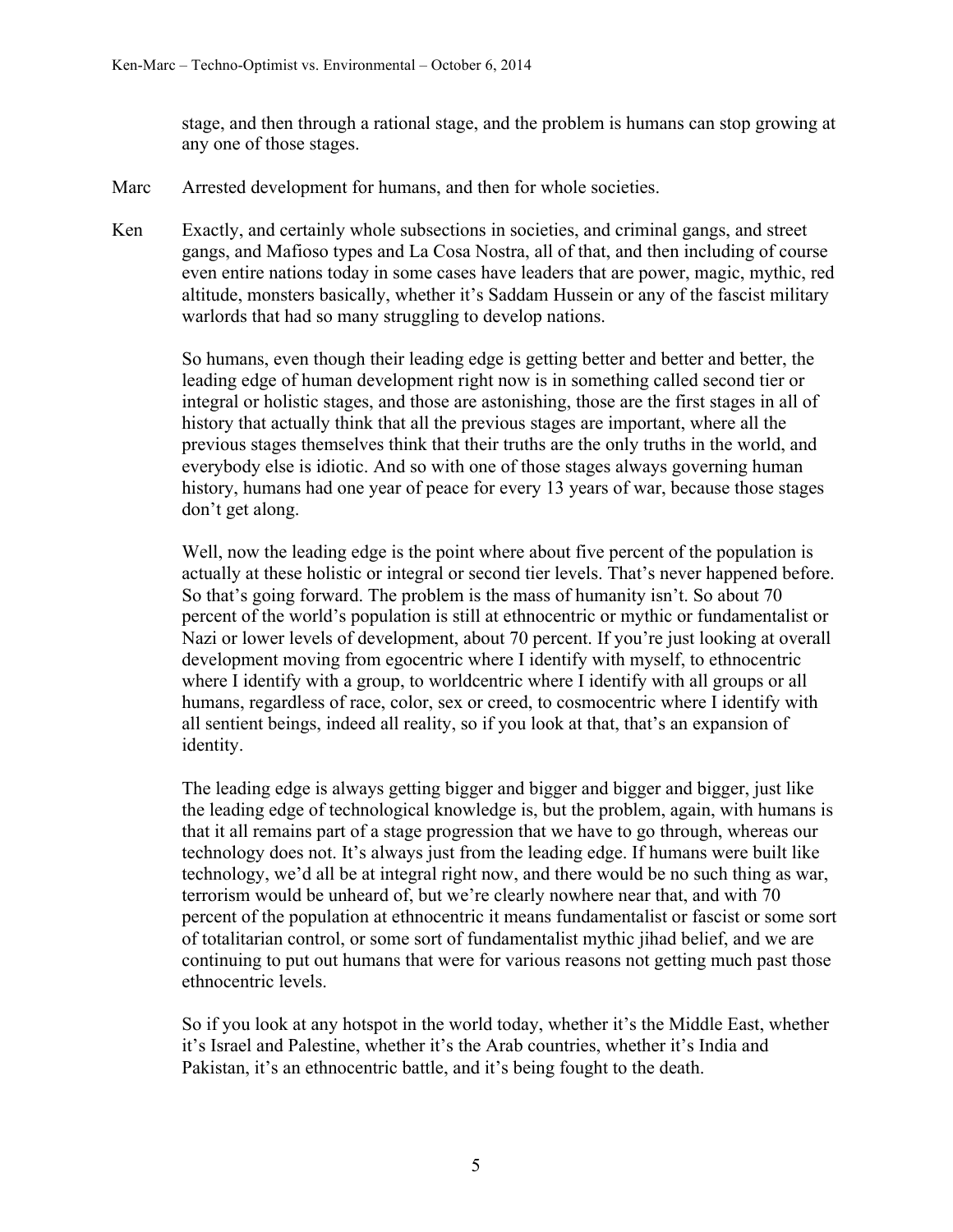Marc Or a battle between, you know, one side's ethnocentric, like, for example, in Israel you've got a side where you've got basically a democratic pluralistic country battling countries that are all essentially ethnocentric in other forms, and non-pluralistic, and non-democratic, but basically it's those forces. Let me jump in for a second here, Mega-K, and just kind of see where we are.

So essentially the huge fallacy, which is a shocking fallacy, in the technological vision of the world, which is an important vision, this projected singularity utopia is that in one standard it ignores interiors, it ignores structuralism, the interior of consciousness, and to the extent that it does pay attention to interiors, it usually does it with a passing sentence which says, "Human beings are evolving," so they'll kind of quote Pinker or something like that and say, "Levels of violence are going down," which is all well and good. We'll talk about that soon. There is a kind of teleological movement. There is a kind of unfolding.

Nonetheless, what's happening is the unfolding in terms of the interiors is happening at the leading edge, and the leading edge actually is, precisely like technology, building on the previous developments. Because of course, as you pointed out, that's precisely the nature of this kind of Gravesian second tier level, that it actually acknowledges the value of all the previous levels. However – and this is the big 'however' – the big 'however' is not everyone's climbed the ladder.

- Ken Exactly.
- Marc That is to say there's a huge amount of arrested development, and that arrested development on the interiors of culture is the prism through which all of technology is filtered a.k.a. a rogue terrorist bomb, a.k.a. a drug cartel or a sexual slavery cartel using very, very sophisticated technology for its own purposes.
- Ken Absolutely.
- Marc This ignoring of interiors is hugely, hugely problematic, and we actually can't really engage – which is what you're suggesting – in a kind of successful culture. Culture can't be successful as long as culture ignores interiors.
- Ken Absolutely. It makes no sense at all. If you look at the modern world, for example, one of the reasons, when modernity first came into existence, which was the Western Enlightenment, there were a couple of things that marked it in particular. One was the move from ethnocentric ideals to universal or worldcentric ideals, and so there was the whole discussion of the universal rights of men and women, and it was no longer you had rights if you were a member of the chosen group, or you had rights if you were a Catholic, or you had rights if you were Jewish or something like that. It was you had rights if you were a human being, which was a radically new concept. Nobody had ever considered what all humans have in common, regardless of race, color, sex or creed.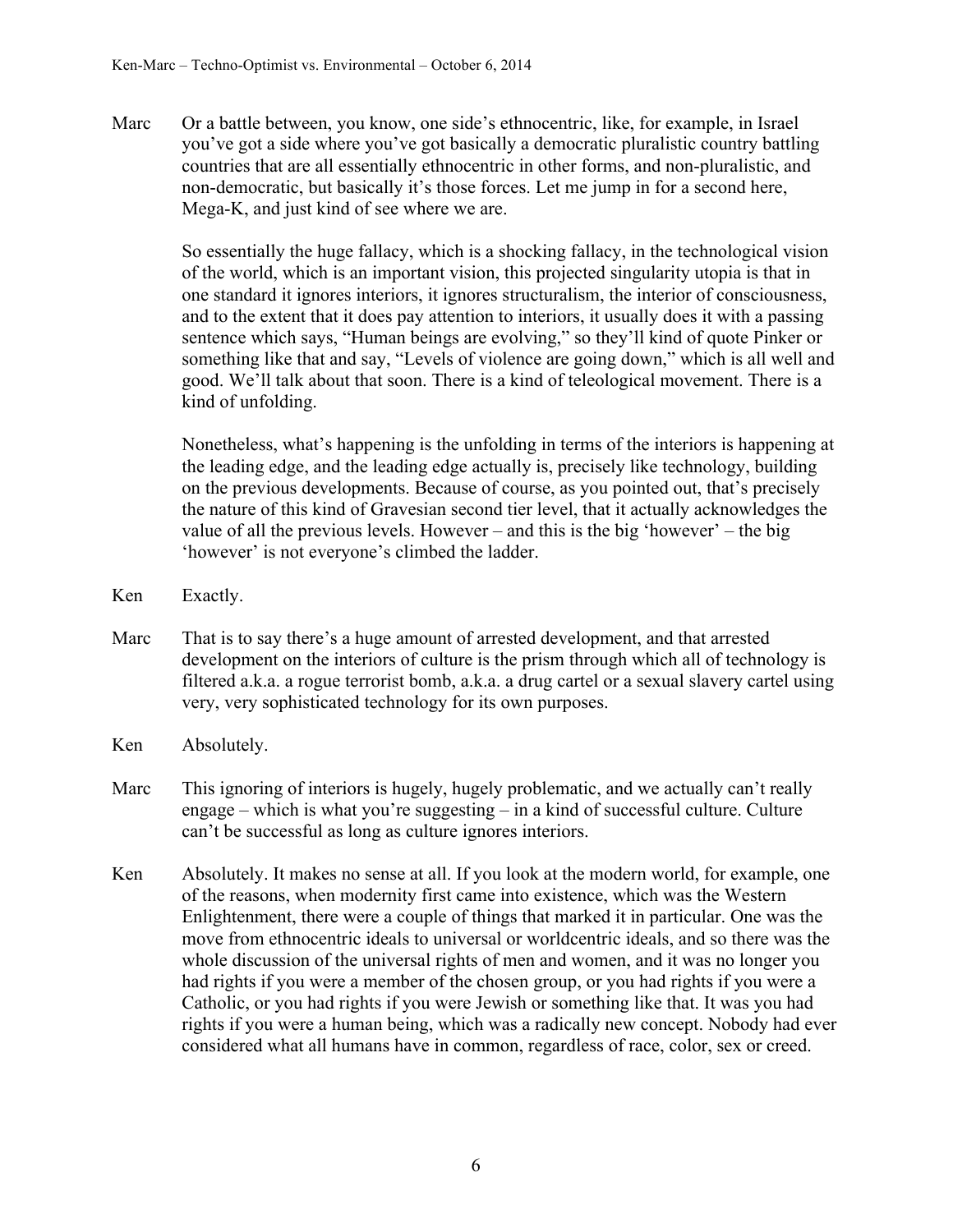So that was new. Universal notions were new. And that was coming from the emergence of the first worldcentric universal level of development, which was an orange, rational, formal operational, the age of reason, and so on. So all of that was important, but they made the typical mistake in regard to their own development that the techno-optimists make about technological development. They just looked at the leading edge. And so there were all sorts of predictions. The most common one was religion as we know it will disappear, and by that they meant, of course, mythic religion, and they thought it would disappear because they used to believe in their mythic beliefs, but now they had reason, and they had science, and they were making actual progress, and making real discoveries, and so on.

And, of course, what did not happen is religion did not go away. And, not only that, also it wasn't progress in terms of peace either, because then all of a sudden you had things like the Nazis. You had atomic bombs. And in all these cases what you're getting is advanced technology in the hands of ethnocentric morals, which is what the Nazis were, deeply ethnocentric, but you can only kill so many people with a bow and arrow. It's quite different using gas chambers.

- Marc Totally right. Just to be fair, Nazis are worse than ethnocentric, just to be fair. You can have people who are ethnocentric who are not Nazis. That's the ultimate kind of distortion of ethnocentrism, but, yeah, totally with you on the point.
- Ken And basically all of the sort of modern predictions didn't come true, because nobody was taking into account that everybody's born at square one, and everybody has to move through this whole spiral of development, and people can stop at any level, and in fact they do, and a great number of them stop before worldcentric or universal. Robert Kegan in "In Over Our Heads" estimates that even in America three out of five people are not yet developed to the modern level. That means three out of five people in this country are in over their heads, because we live in a modern world, but they don't have the cognitive capacity to understand it, so they're not. And that's 60 percent of America, so that it's 70 percent of the world is not surprising.
- Marc It's shocking.
- Ken It is shocking. So that is a whole other dimension that in itself has to be put front and center, because what good is it if the Nazis have the singularity, number one. Then you can also look at within that human dimension, humans take up various approaches to other dimensions. So there's the human approach to markets, which is studied in economics, and there's the human approach to nature, which is studied in ecology, and typically these two have produced very different models and very different attitudes in regard to the future.

The economic model traditionally was generally quite optimistic, and the ecological model in general was quite pessimistic, and the reason is that ecological systems take thousands and thousands and thousands of years to develop, they're fairly fragile, which to an ecologist means anything different from complete wilderness, and they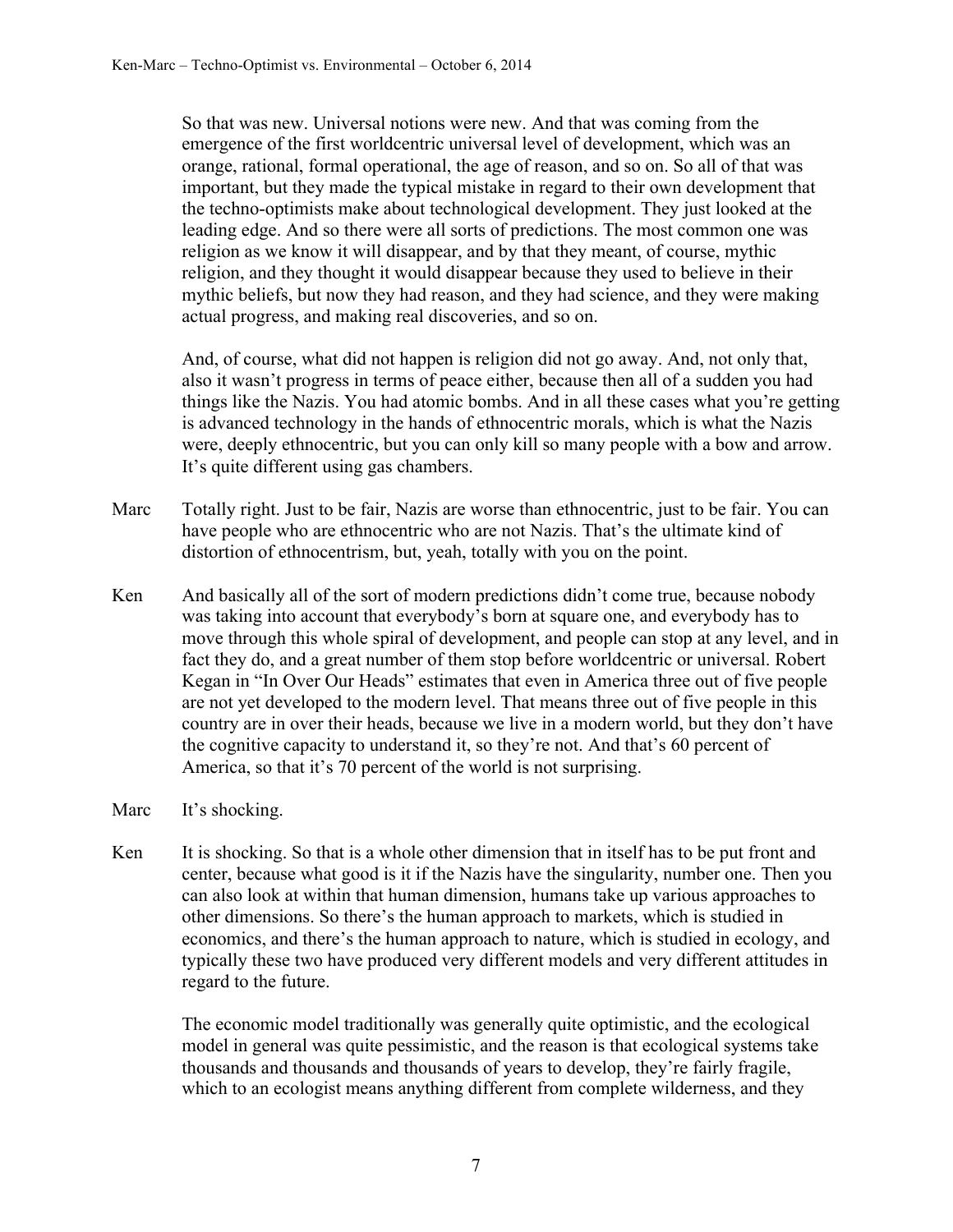have a very romantic view of what that actually means, but, nonetheless, human intervention in ecological systems can only hurt them. So it has to be done with a certain type of care, and certainly if you spot something like damage that hothouse gases are causing then of course you refrain from that, but in order to make that happen of course you have to get through the human condition, which everybody's born at square one, and the last thing people are is acting in rational self-interest. Nobody's ever rational, and very few people even know what their self-interest is.

So it is problematic, but those two different approaches between the economic approach, which tended to be optimistic because the market is very inventive, and historically whenever the market was presented with a problem it generally found some sort of solution. So there was a very well-known bet between Paul Ehrlich and a wellknown economist, and it was known in those circles simply as 'the bet' because it was a big deal, and it went on for a decade.

And the bet was that the price of the 10 most precious and most expensive rare metals would go up, which Paul Ehrlich, the ecologist, predicted, or the price would go down, which the economist predicted, because the economist said the market would find alternatives for these if their price continues to stay high. And Ehrlich is coming from the ecological view that things only get worse, so that's going to have to be true for the price of those precious metals as well. And, of course, the price of all 10 of them went down significantly, so the economist won.

Now, what's happened in the meantime is that we've developed something that is a hybrid mixture of the leading edges of human development, and the leading edges of technological development, and the leading edges of financial development, and all of the intermediate and lower levels of the human dimensions, and it's called globalization. So what globalization has come to mean is that even 20, 30 or 40 years ago, if a nation had a problem it could take certain steps itself, on its own, that would ameliorate or even cure the problem. Now virtually every major problem that humanity faces, taking any one nation doing anything won't have an impact on it at all, because the problem is now global, it's transnational, it involves the entire planet, and if we're going to change it, virtually every nation on the face of the planet has to change.

Global warming is a typical example, but it's not the only thing that's now global. Finances are now global. Markets are now global. Starvation is now global. Epidemics now go global. HIV became a global epidemic. And terrorism is now global. And anything that any one or two or five or 20 nations does can't deal with these problems, and that's why this is part of a long, long movement towards some sort of world federation, but in the meantime it's introduced into even disciplines like economics, which almost always can be counted on to be optimistic, it's introduced a pessimistic strand into even those, and the reason is that because nobody's in charge of these global systems they're open to forces that allow them to collapse in really ugly ways or to be taken over by really lowlife people.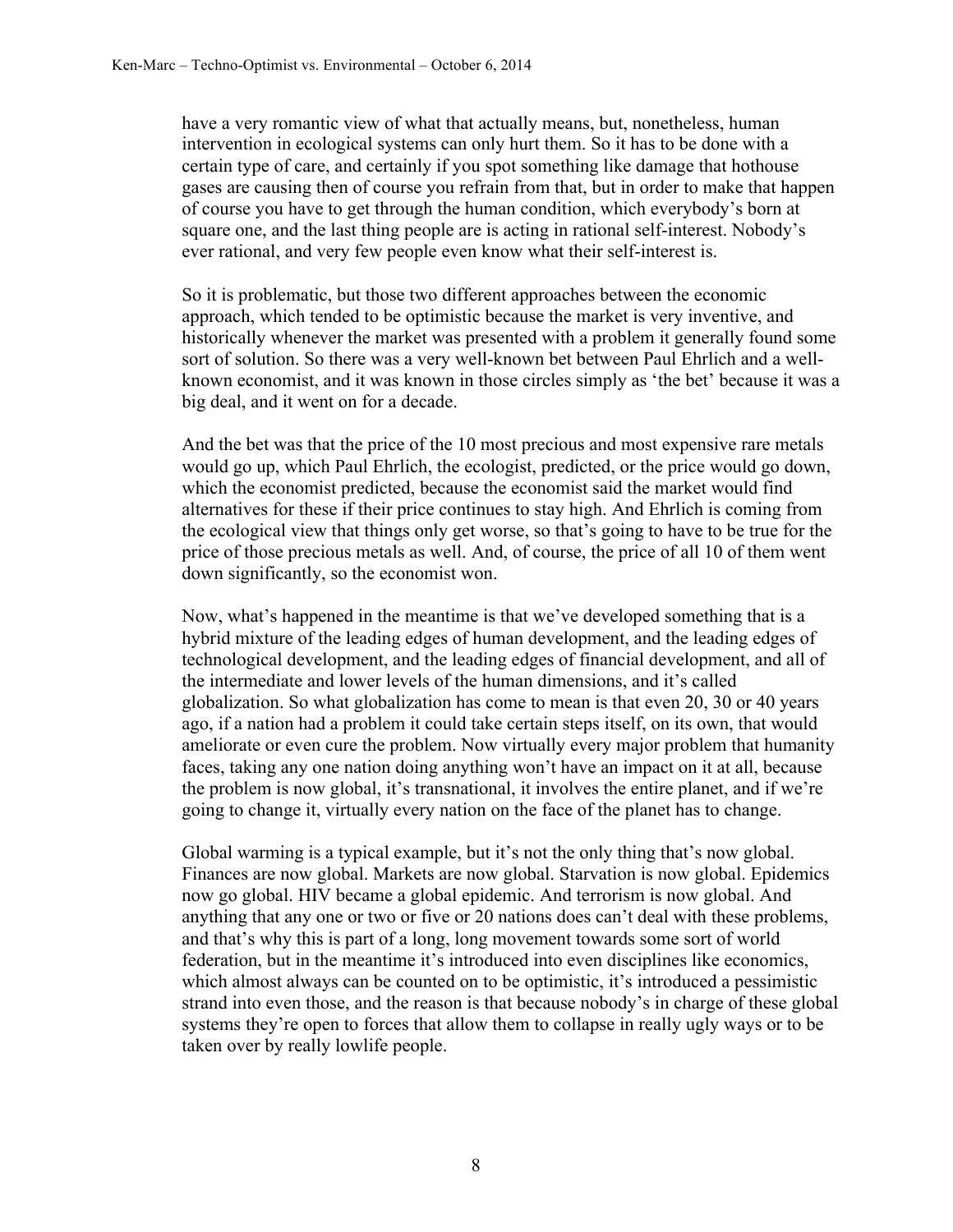So trafficking is now just exploding. Trafficking means basically human slavery. And it has exploded because high tech makes it possible to do all of these things now, and both pull it off, get around authorities, avoid authorities, and concentrate and make your means of human theft extremely efficient and effective, because you've got iPhones and computers and laptops and everything else in the world, and the Internet that allows you to move information and goods, including humans, in an extremely effective fashion. So there are millions of human beings that are now in slavery today even though slavery has been outlawed by every major industrial rational nation since the mid-1800s.

- Marc Yeah. There are more slaves in the world than there actually ever were, about 17 million slaves in the world today, sexual and labor slaves.
- Ken It's unbelievable.
- Marc Yeah, it's astounding.
- Ken Yeah, it's unbelievable.
- Marc And people assume, especially Americans, they kind of grow up under the assumption that, oh, that was the Emancipation Proclamation, and then we won the war, and there's literally not an awareness that slavery actually dominates the landscape of the world today.
- Ken Exactly, and the same thing in drug trafficking, etc. It's going up, and it's going up, and it's going up. And that's because the leading edge of technology has gone forward, while every human being is born at square one, and so we have people at levels that are referred to as power driven, power over, opportunistic, nasty names that apply to particularly the early levels of development that are egocentric and ethnocentric. And they not only don't see worldcentric realities, but they don't believe they're there.

So, most people that don't believe in global warming do so because they can't conceive of worldcentric realities, so they don't believe they exist. They're at ethnocentric levels of development. So it's not that they are all completely aware of all of the data on global warming, and have considered it rationally, and decided that they don't believe it. It's that they don't understand it, and so they just don't believe it's real, and so they just deny it's even there, and then they usually go on and go to their Bible worship group or whatever their ethnocentric little selves are about, and that's our problem.

And so as people look at the approaches to the future, and how to handle humanity's problems and so on, all they look at are these right hand dimensions. So they either look at just the technology alone and see things getting better and better, or they look at the actual realities of where technology is being used without understanding the interiors that are doing that. What they do see is bad things happening in the exteriors, so they see global warming or they see human trafficking or drug trafficking or arms trade, and so on, and so all they try to do of course, particularly liberals, is outlaw all of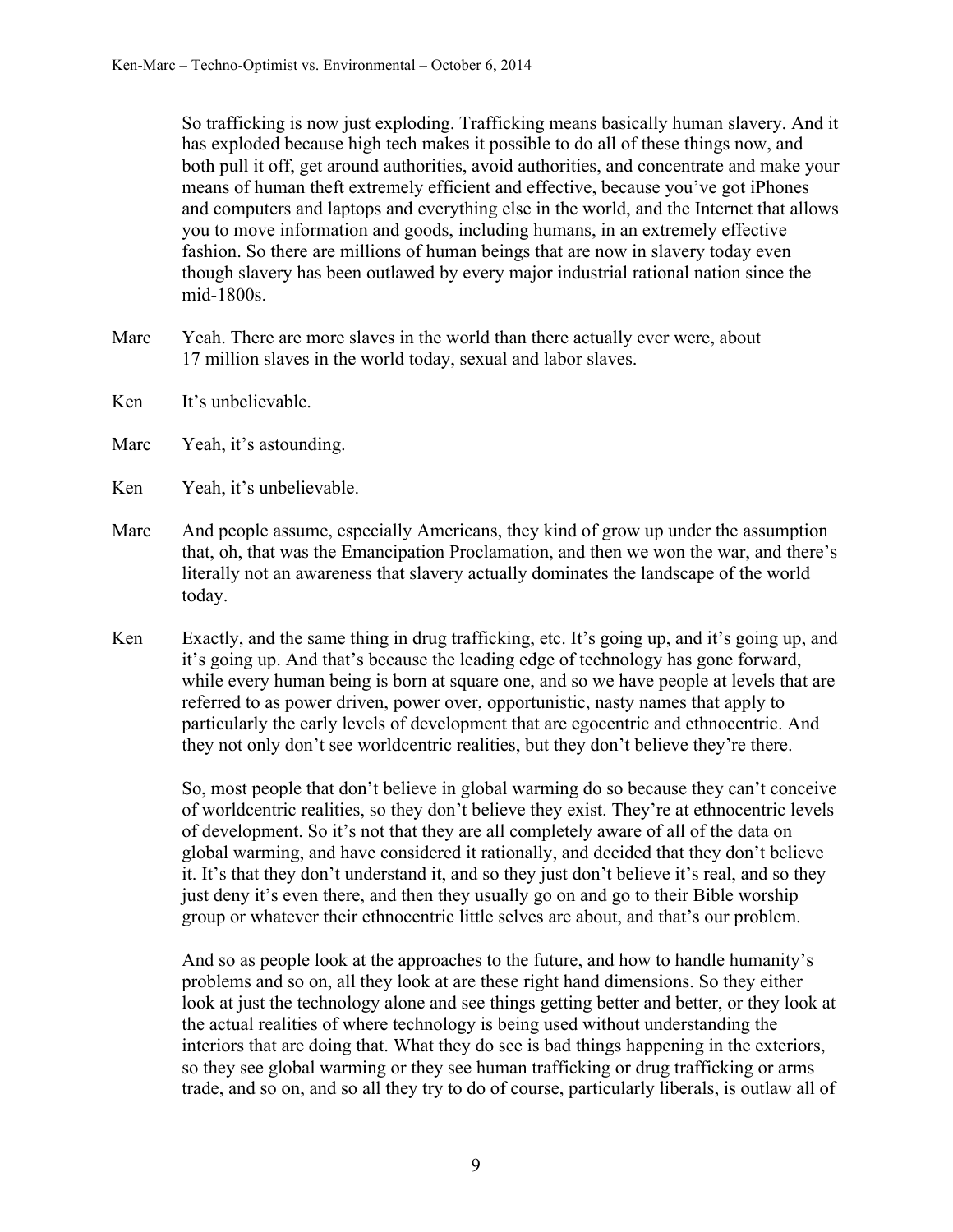it. So if we just had laws against all of that, gun control and all that stuff, then it would all go away, and of course almost none of it would, because the problems aren't out there, they're in here, they're interior problems.

And without putting those on the table and looking at the interior dimensions of these exterior correlates, we have no chance whatsoever of understanding them or dealing with them or addressing them in any effective way at all. So they just continue to be the main schools of techno-optimistic or ecologically pessimistic, and then economically either optimistic or pessimistic, and none of them are taking into account the most important dimensions of all, which are the interior human dimensions, the upper left and lower left, interiors of individuals, and interiors of collectives.

And until we do that then it's just as if we are in a sense encouraging the lowest common denominator of interiors, because we're not rewarding higher interiors, and we're not actually punishing lower interiors, or working with them, or trying to develop them, or trying to educate.

Marc No, it's fantastic. The truth is that with your usual brilliance – and usual brilliance, that's such a bad phrase, because then everyone kind of expects it, you've got to live up to it every time, which is a hard thing to do – but you've given this very, very beautiful and elegant – truth is beauty and beauty is truth in our 'Grecian Urn' – view of actually what's happening, and the relationship to interiors and exteriors, and how the technooptimists, the environmental groups, and the economic pessimists kind of play together.

So let's go one last step, Ken, and let me try and outline the key question that I want to try and put on the table here. Whenever you have an epoch, you have an era, every era has its essential discernment, and then it has its own technology, its own methodology, its own practice to fulfill the value that it's discerned. So if we would look, for example, in very, very, very rough terms at, let's say, the Axial traditions, which is well into premodernity, but let's start there, because we've got to start someplace, so they have the sense of, well, you've got to wake up. You've got to wake up in one way or the other. Some of them talk about a second-person relationship to Source, others talk about a more first-person relationship, but there are technologies for waking up, and it might be a meditative technology, it might be a second-person prayer technology, but there are very sophisticated technologies that are developed to fulfill the goal of the premodern discernment, which emerges from the Axial religions and onwards.

Then you move forward and you get, let's say, from the premodern to the modern period. So, again, you have this discernment, and it's a discernment about order, that the world is ordered, the world has patterns, it's not random, it's not capricious, we can know those orders and we can discern them. Newton becomes a kind of revealer of the implicit Divine order in the cosmos, Newton in his virtually unimaginable brilliance. And there's a method, and the method is you can discern truth, and it's called the scientific method. You can use the eye of the senses and the eye of the mind to discern truth. We've got a method. We have our scientific method.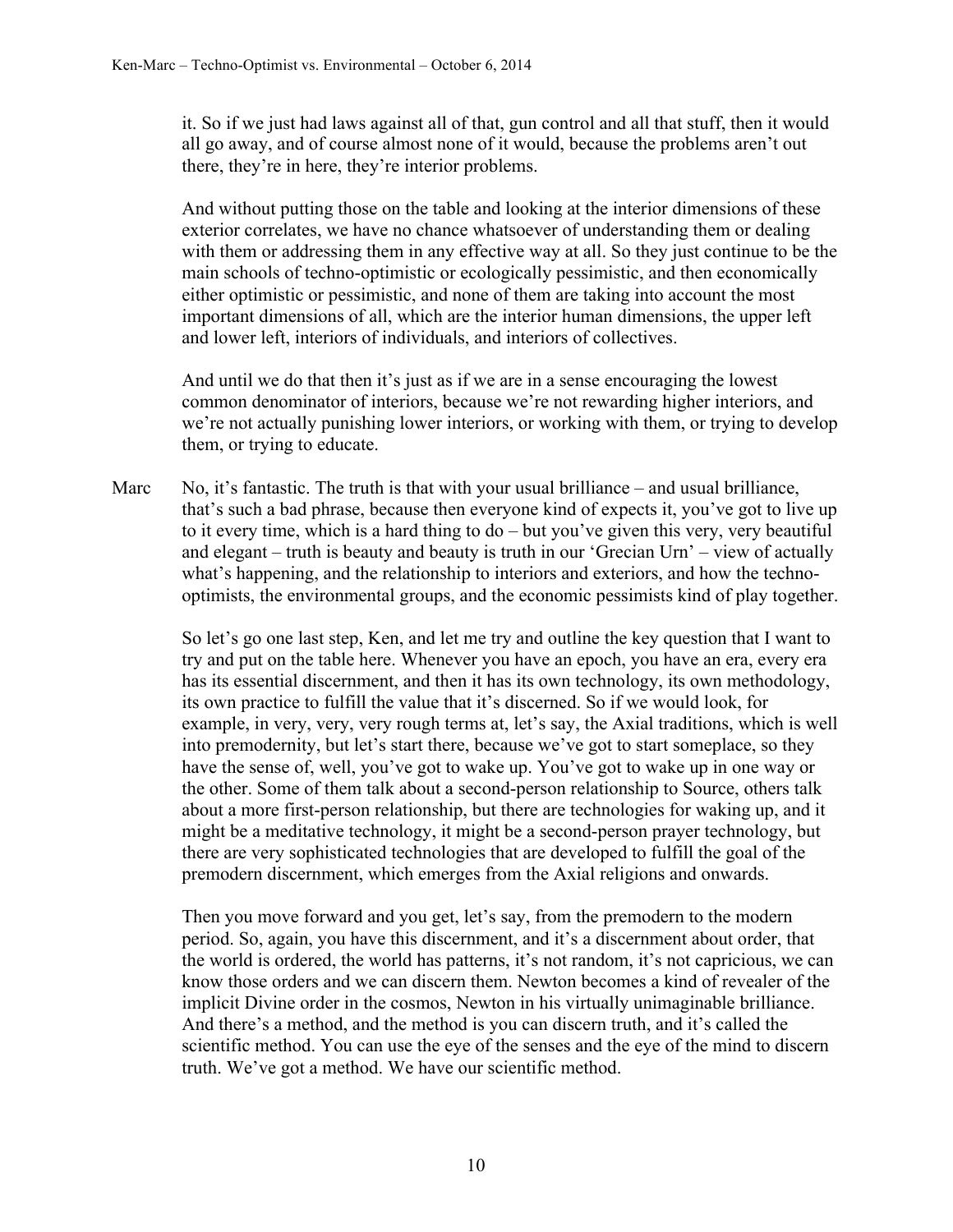Then we move to postmodernity, and we have, oh, wow, one second, we forget about contexts. One of my favorite little essays of yours, your short essays – and thank god, Ken, you occasionally write essays, we appreciate that – is in "Marriage of Sense and Soul" where you've got a great five-page essay just on deconstruction. I think it's one of maybe the best things I've seen, just a five-page gorgeous essay on deconstruction, but basically we've got this world which is, oh my god, we thought we kind of knew the essential nature of reality, because we were perceiving it through our technologies of waking up, and we actually didn't realize that they're all filtered through cultural prisms, and those cultural prisms matter.

So, for example, what we thought was absolute revelation might have actually just been culture. We begin to have to discern between surface structures and depth structures. And what was the method? The method was deconstruction. It was actually in some sense a deconstructive method. Let's identify the power contexts, let's identify the social contexts, let's identify the cultural contexts that actually are infusing. And it liberated it an enormous amount, and each one of these eras had a great gift, it had a method, and each one had their pathologies and shadows.

So now we're moving to this new era. Let's roughly term it, as we have before, the Integral era or the evolutionary Integral era, and of course evolutionary and Integral actually mean the same thing, but what the heck, we'll call it the evolutionary Integral era. There's this new evolutionary Integral kind of worldview, and it's all about the realization of development. It's about the realization that it's all evolving. That's the discernment. The discernment is evolutionary. The discernment is there are patterns that connect. The discernment is that there **is** a grand narrative. It's post-deconstruction. It's a reconstructive project. The grand narrative comes back online.

So let me just take a stab then I'm going to turn it over to you, just because if my mother listens to the dialogue and I don't say anything she's going to be very upset, Ken. So let me just take a stab at it, and then I'll turn it over to you, but what's the method of this new period? And I would venture to suggest that there's in a certain sense two methods of this new period.

One method is the method which you've deployed so gorgeously, and we might call it the method of linking, the method of meta theory, the method of articulating a new grand narrative, a new vision of Bateson's famous phrase that Huston Smith borrowed, the patterns that connect, in other words, actually linking together the depth structures of different systems, and reconstructing the narrative. So the method is a reconstructive method, number one, as opposed to a deconstructive method. So that's the first core cultural method which is core to the Integral enterprise.

And then there's a second method, which is in some sense we might call it the method of transformation, or we've called it in the Integral world – and it's kind of the theme of this conference, one of the three themes – growing up. In other words, growing up is a method. It's to grow up is to transform, to transform to higher and higher levels of consciousness. And if I can introduce the phrase with your permission, we might want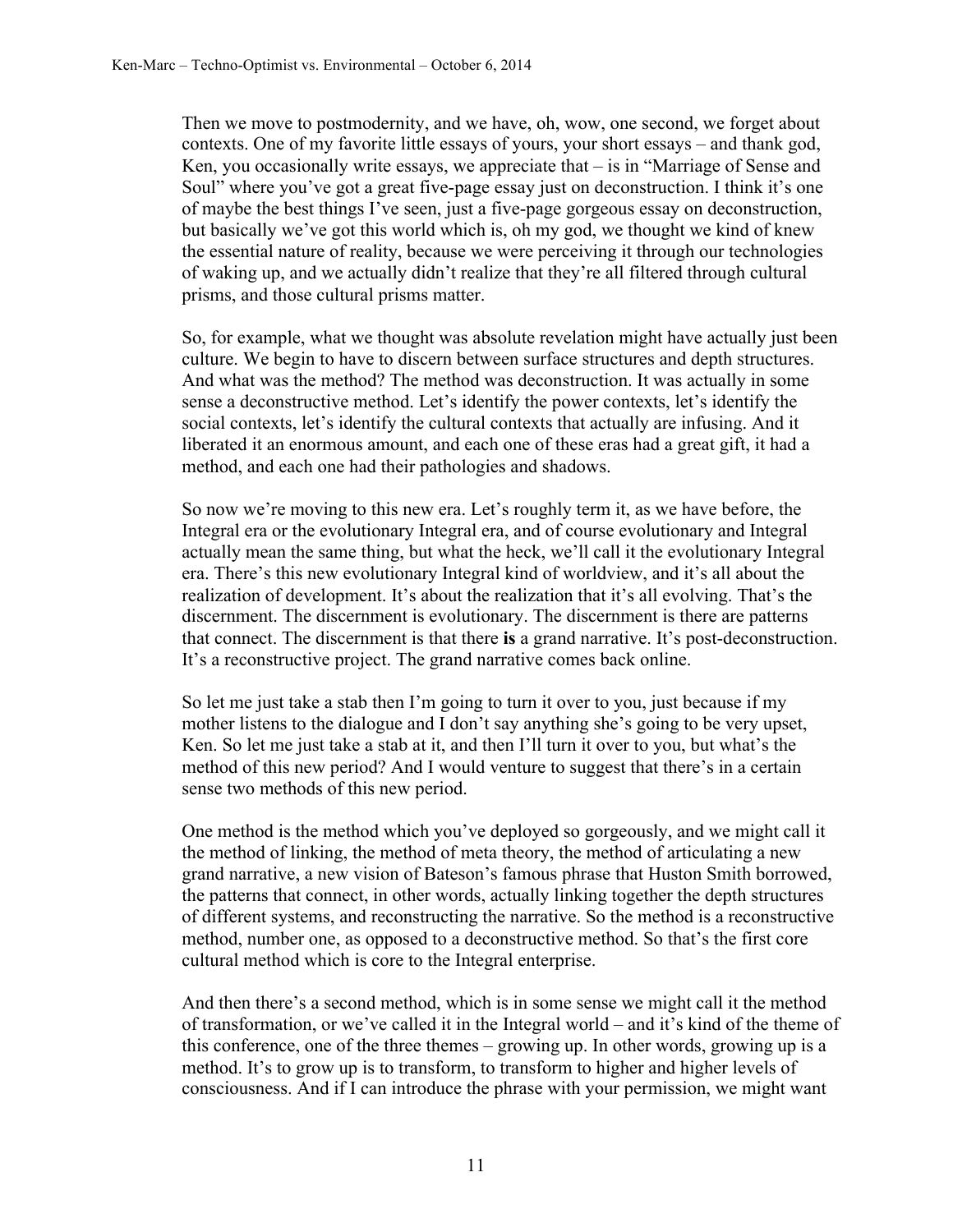to talk about the democratization of transformation. Transformation used to only take place in the elite. Basically people were born where they were born, and never changed, which is part of how we got in this situation which you were describing earlier of 70 percent of the world at an ethnocentric level. Why? Because they were born into it. Transformation actually doesn't happen. So actually the methodology of growing up, what catalyzes that methodology of growing up transformation is actually a very, very significant and important question.

So our methodologies are reconstruction and transformation. Then we need methodologies for accomplishing reconstruction, which is how do you construct metatheories? How do you construct meta-narratives? How do you discern between surface and depth structures? That's one arena, but I actually want to focus and ask you about the second one, which is evolution equals transformation. Transformation is happening at all levels of reality, including us, meaning we do have the ability to evolve, we do have the ability to evolve interiors, and that's actually the optimistic good news. The good news is that interiors can be transformed, and that we can actually move towards an era of the democratization of transformation.

Then the question becomes, okay, wow, so that's exciting, so we all can grow up, and growing up's not about being a grown up, it's about growing up to higher and higher structure stages of consciousness, and to deeper and deeper levels of psychological maturity. Then the question becomes, okay, so what would the method be? What's the methodology for growing up? How do we actually catalyze growing up? Because we have all these wake up technologies, but because development was unknown obviously there are not a lot of obvious grow up technologies. We've talked about this offline, but it's a really, really important and critical question. What's the method of transformation to actually catalyze the emergence of this evolutionary Integral worldview? Is that a fair question?

Ken Sure. And there are a lot of ways to talk about that, but one of the things that I would emphasize is anything that could sort of go under the general name of Integral pluralism. And the reason for those two terms is they're in a sense drawn together, the two strands that you previously mentioned, but pluralism is particularly important, because what it means is that for the first time we've actually gotten away from the notion that one-size-fits-all will take care of it. So if we look at human intelligence, for example, it used to be there was only one human intelligence, it was generally called cognitive, and there was only one test you needed to determine it, and that was an I.Q. test. Now we have at least 8-12 multiple intelligences, and people that weren't that smart in cognitive intelligence could be absolute geniuses in one of the others. So there's a pluralism there.

There's a pluralism in terms of levels of development obviously. It was generally taken, well, first of all, very few people understood that there were levels of development, and so what they tended to do is interpret the world from their level and assume that that was the one correct way to do it, that they were seeing the world, the one pre-given real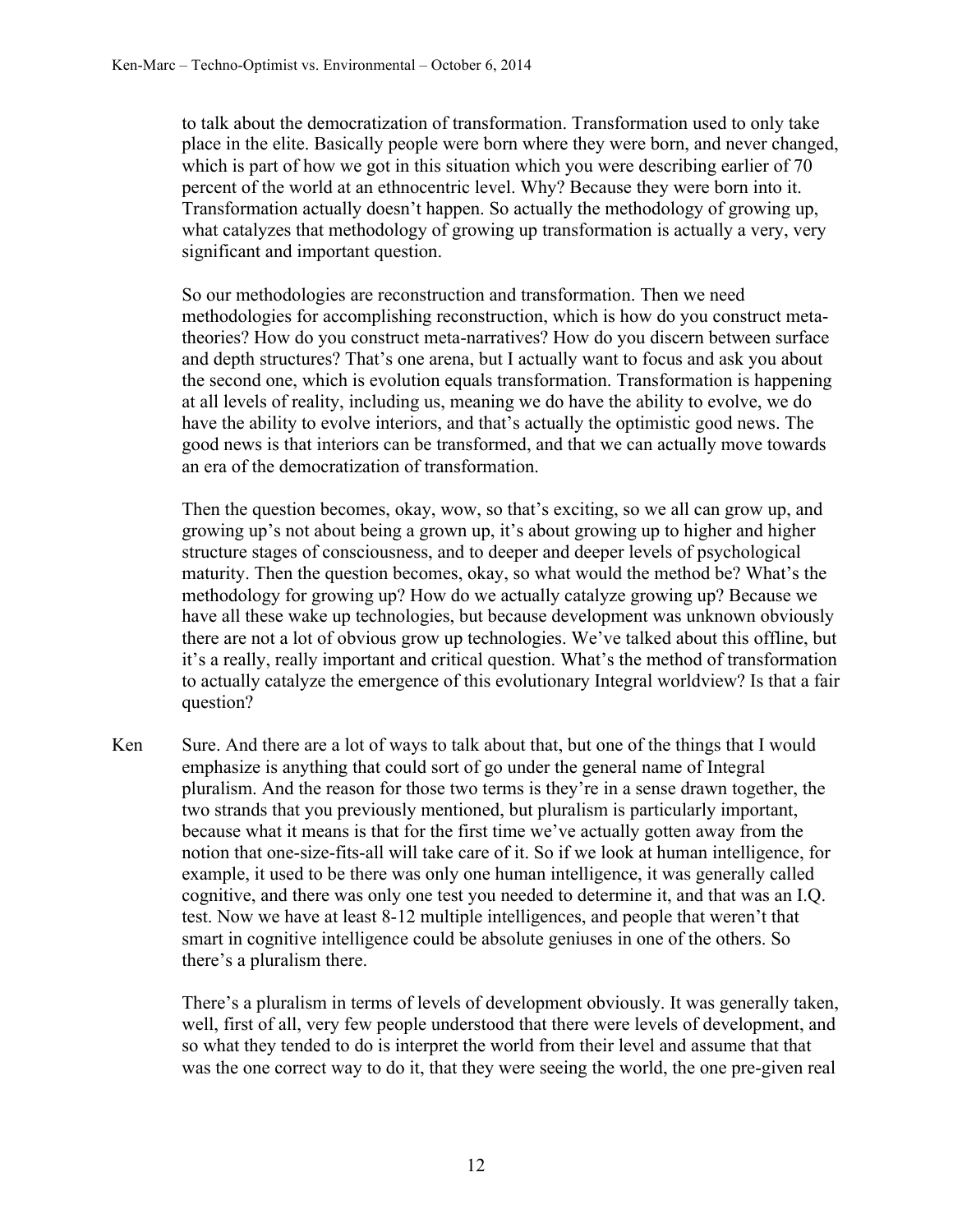world in the only way it could be seen, and all the people who were out there disagreeing with them were confused, wrong, infantile, loopy or something.

And we find that, well, no, wait, there's actually an enormous number of different levels of development, and every level creates a different world. You actually see a different world from those levels. So we're not only talking about levels of consciousness. We're talking about world spaces, actual worlds. Different worlds exist. There's a red world. There's an amber world. There's an orange world. There's a green world. And these are extremely different worlds, and they do not get together well at all, at least until you get to second tier. So that's another pluralism.

Of course we have states, and we don't have a good understanding of those. And, particularly in the West, we don't even understand waking up, which is moving from the lowest, narrowest, most confused and partial and broken state available, generally called ego, to the great liberation, the highest state, the state of the unity of the individual with the supreme reality, what the Sufis call the Supreme Identity, generally known as enlightenment, awakening, metamorphosis, etc, *moksha*. We don't have that. The West lost that in the first couple of centuries post A.D. and most of the forms of religion in the West reverted to being actually a low level of growing up, reverted to a mythic literal level of spiritual intelligence, which was just disastrous.

So spirituality has dropped out of the books in a lot of ways, even though paradoxically the higher levels of development all have spiritual aspects to them. So we're going from this era where originally in human beings every culture worldwide, God was everywhere, not a single culture denied the existence of spirit or spirits or god or goddess or something, and every single culture believed in that, that just God was everywhere, and then we hit modernity, and all of a sudden God is nowhere, literally no educated, enlightened, rational human being believes in God. And, as Immanuel Kant said, you can tell it's modernity, because if you go in and find somebody praying, they'll be embarrassed. So all of a sudden God is nowhere.

And now we're getting to the point where these higher stages into third tier are transpersonal stages, so we go from pre-personal to personal or transpersonal, or prerational to rational or transrational. So all of a sudden God is everywhere, and not just as a state that you can only discover if you voluntarily take up a practice, but as a stage that's given to all human beings just for being human beings and continuing to grow. They will grow into third tier spiritual realities. All of a sudden God's going to be everywhere again, but it's going to be a difficult transition, because all of the terms for God apply to pre-rational magic and mythic things, which is not what transrational third tier is like at all. So that's going to be interesting, but we're coming on that, but that's another pluralism that we're facing is with states.

So the whole AQAL model has terms like Integral methodological pluralism, and it's tying those together, because we're not just saying that these pluralisms are a mere eclecticism. What are we just supposed to do, throw everything together, and all of them are right, and you can't really make any judgments between them at all, and so on,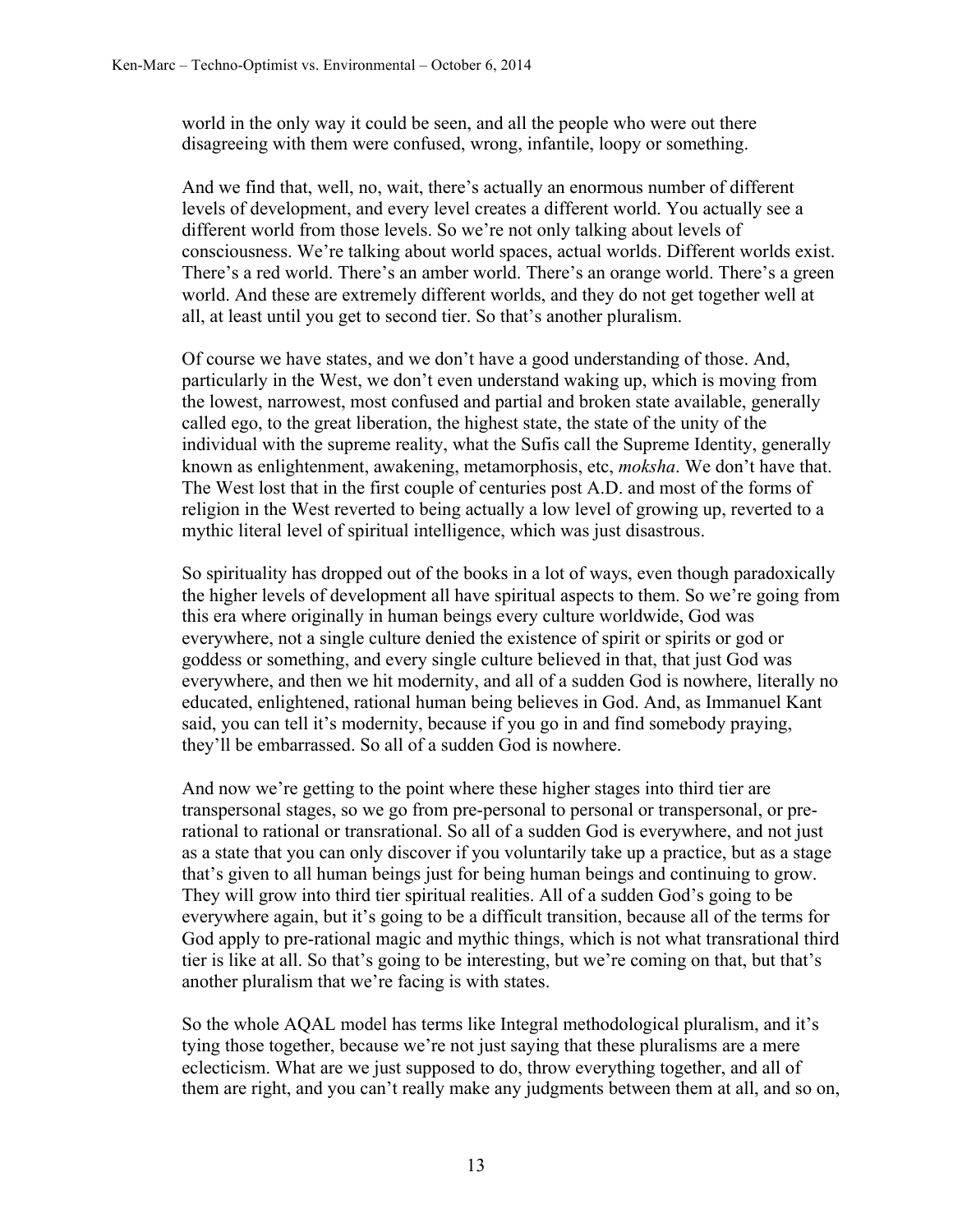so we just throw everything on the table, and that big grab bag is now how we get at reality? Because that's just not true, and you can relate the different approaches, even though at a certain fundamental level everybody's right, but some people are more right than others.

One of the ways you relate that is the way Hegel did. He said every stage is adequate; every higher stage is more adequate. And we see the same thing with human development: every stage is true; every higher stage is more true. So we see this expansion going on throughout the various levels of human development. Each one becomes more loving, more caring, wider identity, more differentiated and integrated, more unified, more whole, etc, and we have tons of empirical evidence on those expansions.

So it's an Integral pluralism. There's an actual framework. Reality actually hangs together in a unified and integrated way, and that is something that's central to this dawning era. That's why it's sometimes indeed called an Integral or integrative level. All the pioneering developmentalists, the highest level that they would find, many of them would often give it a name like Integral or integrated or integrative, because it was displaying exactly that, it was the most unified, most whole, most integrated level that they had seen, and so they just called it the Integral level, from Gebser to Loevinger.

So all of that's true. So Integral indicates the integrated, unified, holistic, if you will, nature of the essential worldview that we're coming on, and the worldview itself is marked by this extraordinary pluralism in ways that are just more than almost any culture really has taken into account. If we just really took into account multiple lines and multiple levels and multiple states, we would have an unrecognizable culture. Things would be so different. It would be just unbelievable. We can hardly even get them to recognize the four quadrants, which are the most fundamental distinctions that a universe makes in order to get going in the first place.

So, all of those are central, all of those are essential, and all of those are slowly starting to come online. We're starting to become aware of them. Of course, they're already there. They're already operating, and they're slamming into us whether we know it or not. Mostly we don't know it, and that's the problem. So making those conscious is what we have to rely on at least in the beginning as this thing gets going on the more comprehensive maps that we make of that territory.

So people that are at that territory, and are looking at it and trying to interpret it for us, and are making maps of it and so on, are just as important as the early mapmakers that were making maps of the New World for all of the explorers that were coming over. And the maps, you know, Florida is the size of Greenland, it's all that kind of thing, but they were the first attempts, and that's what our maps of Integral are like, but we're trying, and we at least know it's there. We at least know the territory is there. So that's what makes that different.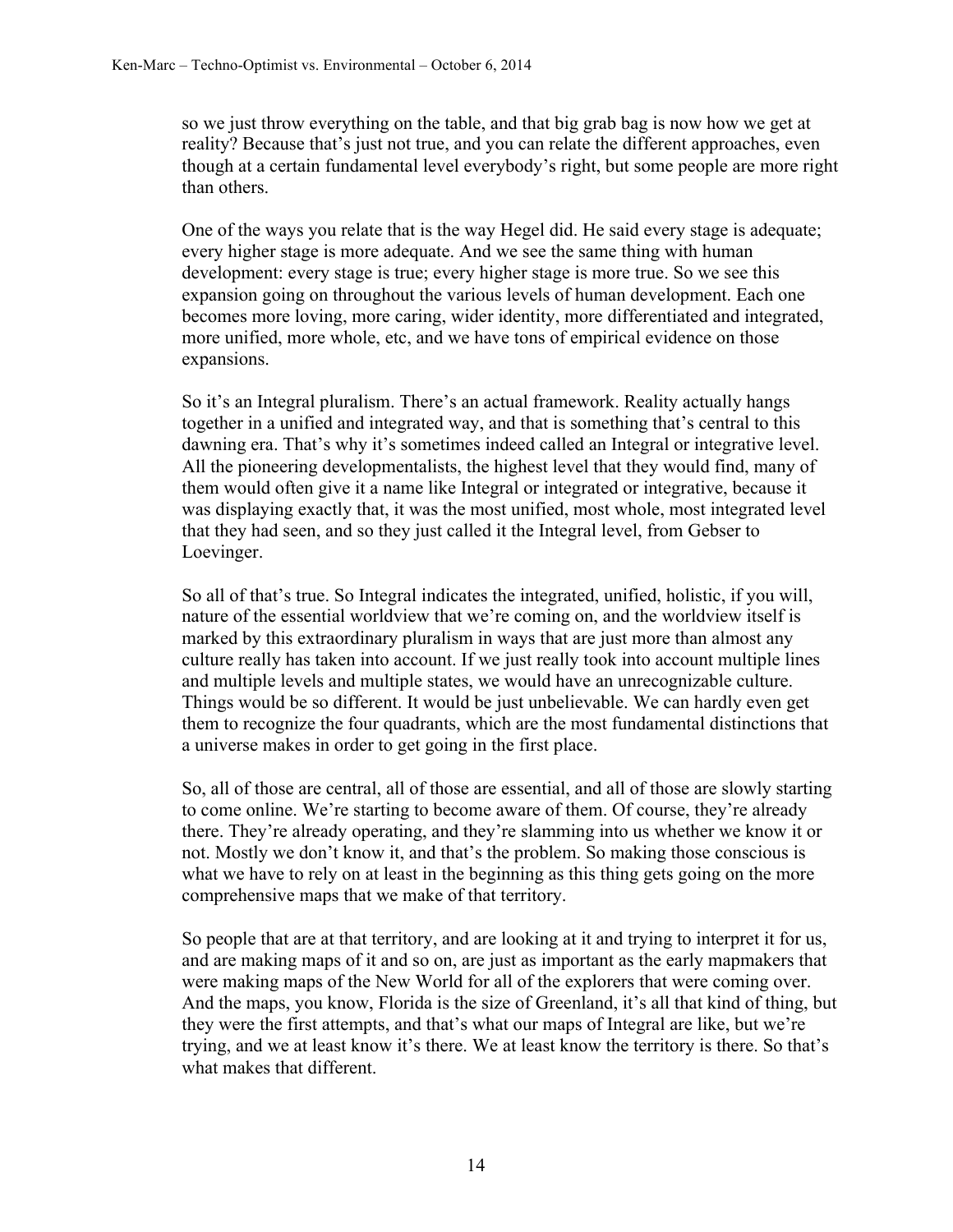Marc That's fantastic. So really, as we kind of close this dialogue – what a fantastic, fantastic dialogue – I'm going to try and capitulate and extract one core methodological dimension, which is of course exactly what you've said for the last six or seven minutes, but I want to just crystallize it. So the methodology is mapping. The methodology is pointing towards. The methodology is actually creating a strange attractor, and the way you create a strange attractor is by identifying what's already there.

So, for example, often when you hear a new word – perspicacity – or whatever it happens to be, you start noticing it in language a lot, although that might not apply to perspicacity, I don't notice that one too often, but often if you learn a new word you start to hear that new word everyplace. So the truth is the new word was always there, but you start noticing it because the nature of consciousness is that it's very, very fleeting and ephemeral. You have a great thought. If you don't write it down it's gone. So essentially what happens is by pointing towards new levels of consciousness, higher levels of consciousness, second tier levels of consciousness, what you essentially do is you activate those levels of consciousness, which are already latent in many people, but often they say, "Oh, that was a second tier moment." And then that heightens, it deepens, it creates a deeper identity with that, and it brings that actual level of consciousness online. And that's very, very powerful.

I've found often, Ken, in the last decade or so, since we've been talking, I'd say in the last decade I started teaching development. I want to actually bow to you, because, again, it's the same kind of thing. I was aware of development, but in your talking about it I became much more aware of it. I took it more seriously. It was just a piece of it. So I started teaching development, and started creating all sorts of ways of teaching it, and noticing it within Hebrew Kabbalistic sources. Again, it was there, I hadn't quite noticed it. And what I began to realize empirically is that in the same way that classical enlightenment teaching that I would do would activate both in myself – let's start there, right, it's a good reason to teach – just in yourself it activates your enlightened consciousness, and it gives a transmission of an outrageous enlightened consciousness to people listening, teaching development, actually the teaching itself, painting a vision of levels of consciousness, of structure stages of consciousness actually activates in some sense those structure stages.

- Ken Yes.
- Marc So actually painting the Integral model is  $-$  and I think you have a beautiful word for it – psychoactive.
- Ken Right.
- Marc It actually awakens the model in the same way, that articulating a second tier consciousness, an Integral vision of success. At this conference, at this summit that we're going to be at in a couple of weeks, which is happening October 30, 2014 – and whether you're listening to this dialogue after the summit or before – what we've done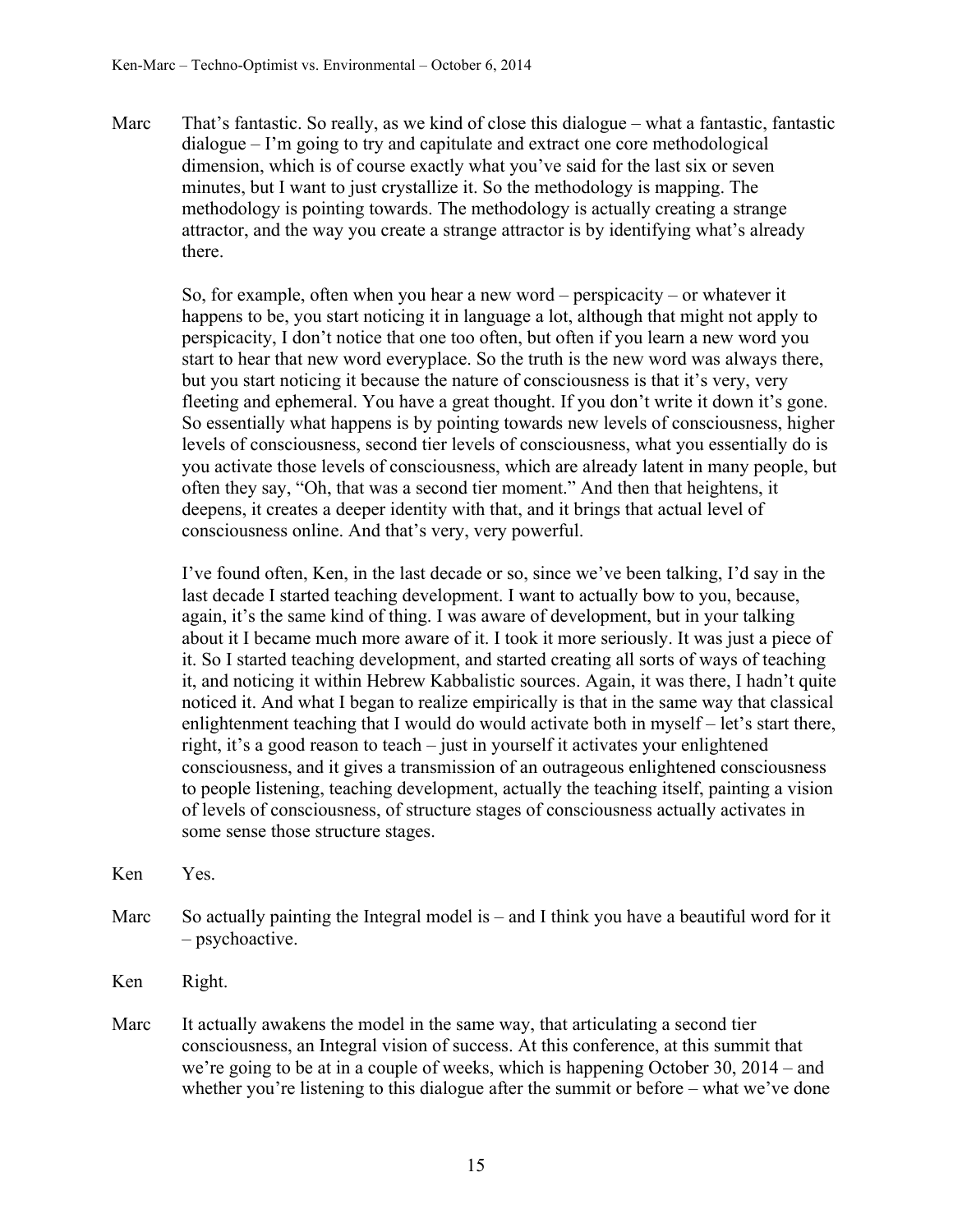at the summit is actually articulate a new Integral vision of success, and by articulating it, it actually becomes alive in us, it becomes alive in culture. And so it's not the old arid mapmaker. It's actually the erotic mapmaker. It's actually Eros at play. Integral is Eros at play, activating latent dimensions and carving new Kosmic grooves that are coming online, attracted by this new expression of Kosmic gorgeousness, higher development, evolutionary good, true and beautiful, coming online.

- Ken Yeah, absolutely.
- Marc That's awesome.
- Ken Absolutely! It's so common, you hear the analogy that Eskimos have 28 words for snow, and it's funny, because usually the people that say that, for some reason, have sort of an anti-intellectual bias, but they're showing just the opposite. The more names you have for something is because the more you know it, the better you know it, so you should have more names. More names is not bad. We only have two names for snow, or even one, but Eskimos know it much, much better, and so they have 28 names for it. Zen masters had 28 names for emptiness. We don't have any. So it's not there. And of course we don't want to confuse the map with the territory, but if you have a map that doesn't include a particular territory, you're almost never going to go to that territory. You just won't know. You won't know to even look for it. You won't know to go there, even to try. So, indeed, learning, naming…
- Marc Yeah, totally! I think that's really what we did in the last decade with Unique Self. In other words, Unique Self is implicit, of course, but then because it hasn't been articulated, so you've got huge schools of non-dual thought that are actually denying it explicitly, and in some sense by articulating it you begin to realize, oh, of course, yeah. And then you begin to be able to identify it.

And, as you said very beautifully, I was actually just looking at it, Ken, this morning, I was looking at our old dialogues that we did in 2012 on Unique Self where we talked about the evolutionary trajectory of Eros, creativity and uniqueness, uniqueness being the creative advance of novelty in which actually Unique Self becomes the strange attractor, which is actually bringing all of reality into existence. And here I'm using Unique Self not as a structure stage of second tier consciousness in the human being. Here I'm double-dipping and using Unique Self as this advance of novelty in which each part in the complexity is more and more unique, bringing it all on board. It's an exciting moment to be alive.

- Ken Right, yeah, that part is. And that's something that you can put in the same column with techno-optimism.
- Marc Yeah. Say one more sentence on that. Yeah, that's right, the Unique Self side, how do we fill in that Unique Self? How do we actually articulate its interiors?